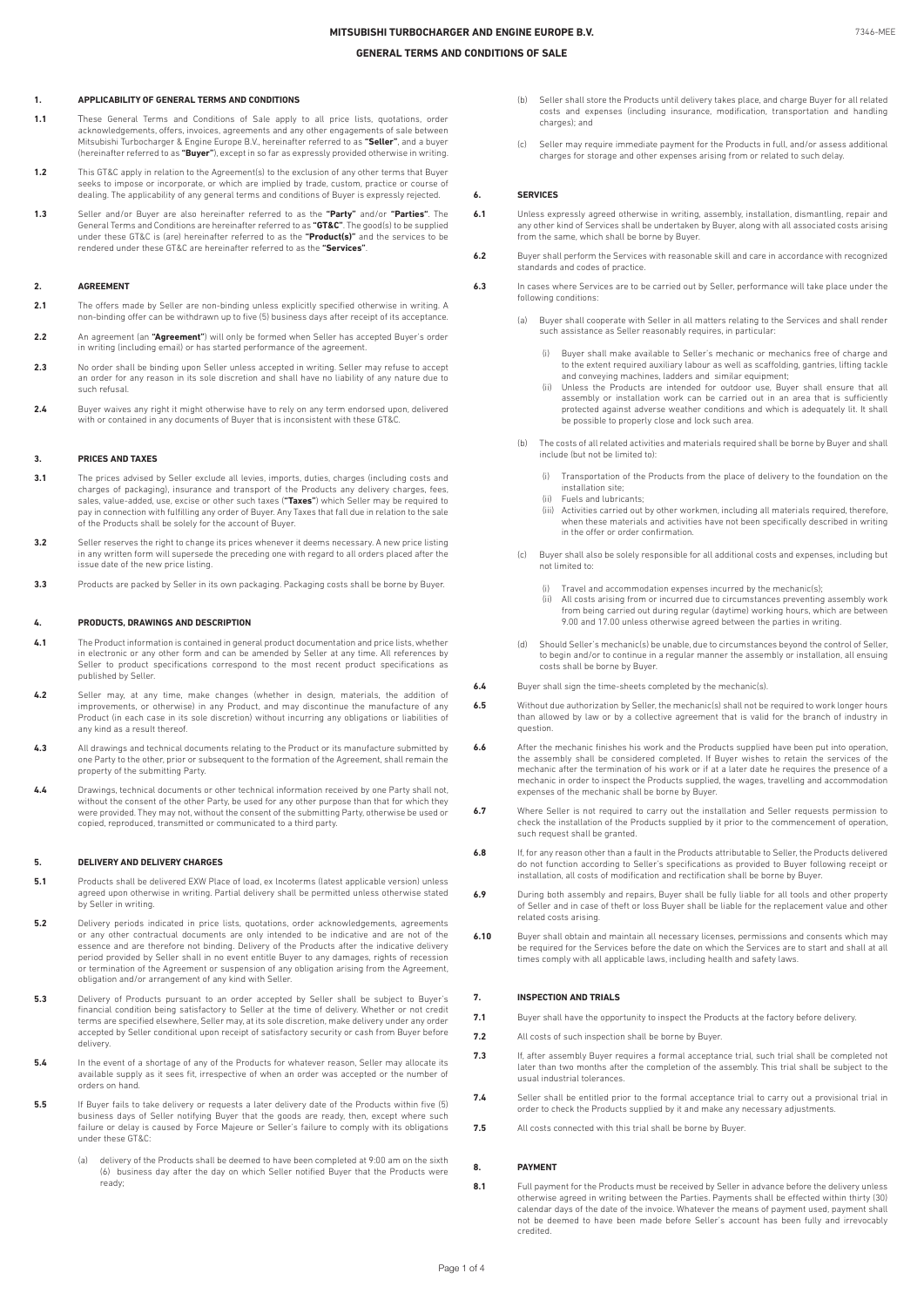# **GENERAL TERMS AND CONDITIONS OF SALE**

- 8.2 In case of late payment, Buyer will be automatically (without the provision of any formal notice to Buyer) be deemed to be in default. Seller shall be entitled to an interest at the rate of the statutory commercial interest rate as described in article 6:119a of the Dutch Civil Code plus 2 (two) percent points, with a minimum of 10 (ten) percent, on the outstanding amount<br>as from the date of default. Seller may, after having notified Buyer in writing, suspend performance of the Agreement until it receives payment of both the outstanding amount and the annlicable interest.
- **8.3** When payment in installments is agreed upon, in case of late payment of an installment, the remaining amount will become due immediately, without notice of default. The provisions of Article 8.2 shall apply accordingly.
- 8.4 If Buyer is liquidated, declared bankrupt or granted a suspension of payments, Buyer's payment obligations will become due immediately and Seller will be entitled to suspend further performance under the Agreement and/or to cancel the Agreement in part or in full, all of this without prejudice to Seller's right to claim damages.
- **8.5** Unless expressly authorized by Seller in writing, Buyer pay all amounts due under the Agreement in full without any set-off, netting, offset, recoupment, counterclaim, deduction or withholding (except for any deduction or withholding required by law), with respect to the payment of the purchase price or any other payments to be made by Buyer pursuant to this Agreement or any other document or instrument delivered by Buyer in connection herewith

## **9. COLLECTION COSTS**

If Buyer fails to perform one or more of its obligations, all the costs of obtaining payment in and out of court will be for Buyer's account.

## **10. TITLE, RISK OF LOSS AND DAMAGE, INSURANCE**

- **10.1** The Products are sold by Seller to Buyer subject to a retention of title and subject to a retained right of pledge. The retention of title over the Products remains in effect until full payment has been made by Buyer to Seller for all current, past and future liabilities and/or obligations arising from the sale of Products and/or the failure of Buyer to perform its obligations towards Seller. As long as the title remains with Seller, Buyer is not allowed to alienate or encumber the Products in any manner. Buyer is, however, authorized to sell and deliver the Products in the ordinary course of its business, provided that either Buyer receives payment of such ordinary course of business sale in cash when the Products are sold and delivered to Buyer's customer or that, in the case of an ordinary course of business sale on credit, Buyer shall stipulate retention of title in the manner as provided in this Paragraph.
- **10.2** As long as Buyer has not met its payment obligations as defined above, Seller shall be incursived and to i<br>irrevocably authorized by Buyer to enter the latter's premises without prior notification and to undertake all that is necessary to remove and re-possess the Products.
- 10.3 Risk of loss and damage to the Products Seller sells to Buyer shall pass to Buyer or Buyer's agent, or user upon delivery according to the applicable Incoterms, at the points designated<br>in price lists, quotations, parts' price lists issued by Seller to Buyer or any other applicable<br>document issued by Seller except agreed, either in writing executed by both Parties, or by the exchange of letters, e-mail or other similar printed communications.
- 10.4 Until title to the Products has passed to Buyer, Buyer, shall:
	- (a) not pledge or in any way charge or otherwise encumber by way of security for any indebtedness of any of such Products;
	- (b) not in any way deal with, use or dispose of any of such Products (with the exception that Buyer may sell and deliver such Products in the ordinary course of its business (but not otherwise) in accordance with the terms as set out in Article 10.1).
	- (c) store the Products separately from all other goods held by Buyer so that they remain readily identifiable as Seller's property;
	- (d) insure at its own cost with a reputable insurance company all stocks of the Products as are held by it against all risks to at least their full replacement value and which contains a loss payable clause in favour of Seller or its designated assignee. Upon the request of Seller, Buyer agrees to provide evidence of such insurance coverage and certificates evidencing such insurance;
	- (e) maintain the Products in satisfactory condition; and
	- (f) give Seller such information relating to the Products as it may require from time to time.
- **10.5** The retained right of pledge over the Products serves a security for any other payment obligations, other than those referred to in Article 10.1, which Buyer has towards Seller.

#### **11. WARRANTIES**

Products sold by Seller will be warranted by Seller in the manner and to the extent as set forth in the Warranty Agreement or as otherwise mutually agreed. The Warranty Agreement forms an integral part of these GT&C.

## **12. CLAIMS**

- **12.1** Claims for damages or losses covered by the Warranty Agreement shall be submitted by Buyer in a manner and within time periods stipulated in the Warranty Agreement.
- 12.2 Claims for shortages in the quantity of Products delivered to Buyer shall be made in writing to Seller within ten (10) calendar days after receipt of shipment. Seller's responsibility for shipments ceases upon delivery to a carrier or on such other date as Seller may advise Buyer, and any claims for shortages, delays or damage occurring thereafter shall be made by Buyer to the carrier.
- **12.3** To the extent not covered by the Warranty Agreement, claims with regard to visible defects must be submitted in writing forthwith after their encounter and in any case not later than ten (10) calendar days of the shipment of the Product to Buyer.
- **12.4** To the extent not covered by the Warranty Agreement, claims with regard to non-visible defects must be submitted in writing forthwith after their encounter, and in any case within thirty (30) calendar days after Buyer becomes aware, or should have become aware, of such claim.
- 12.5 If Buyer believes that it has any other claim against Seller with respect to transactions arising out of Agreement, Buyer shall present such claim to Seller in writing, within thirty (30) calendar days after Buyer becomes aware, or should have become aware, of such claim.
- 12.6 If Buyer fails to make any claim within the applicable time limits specified above, such claim shall be invalid.

## **13. LIABILITY**

- **13.1** Neither Seller nor its Affiliates shall be liable to Buyer for:
	- (a) any loss of profits, revenue, goodwill, anticipated savings, labour costs, business interruption, loss of business or business reputation or cost of procurement of substitute products or services;
	- (b) any loss alleged to have arisen out of the lawful termination of this Agreement or a decision not to renew it; or
	- (c) any indirect, special, incidental, punitive or consequential damages arising out of or resulting from this Agreement, regardless of whether:
		- (i) Seller was made aware of the possibility of such damages;<br>(ii) Seller was perilipent or otherwise at fault: and/or
		- Seller was negligent or otherwise at fault; and/or
		- (iii) such liability is based on contract, negligence, tort, or any other theory of legal liability.
- 13.2 Notwithstanding anything to the contrary herein except as provided in Article 13.1 above, Seller's aggregate and cumulative liability arising out of or relating to this Agreement, including without limitation, for claims, actions, lawsuits, settlements, judgments, damages, fees and expenses, and all other losses of any and all types, alleged or incurred by Buyer, whether such liability arises from any claim based upon this Agreement, or any contract, warranty, tort or otherwise, shall in no event exceed the amount paid out by Seller's insurer in relation to the damage pursuant to Seller's policy. In the event that for any reason Seller's insurer does not pay out any amount in relation to the damage, the liability of Seller shall be limited to the Price of the respective Products supplied under the Agreement.
- **13.3** If Seller, without being assigned to carry out the assembly and/or installation, provides assistance and help of whatever kind in the course of the assembly and/or installation, this will be done at Buyer's own risk.
- 13.4 Buyer shall indemnify Seller against any claims, actions and rights of third parties, including any claims based on product liability, that are in any way related to the Products delivered by Seller to Buyer and/or Buyer's use of the Products delivered by Seller.
- **13.5** Buyer shall be responsible to mitigate any and all damages, losses and costs irrespective of whether they are attributable to Buyer, Seller or any third party.
- 13.6 The limitations of liability do not apply for damages arising from willful misconduct or gross negligence.

## **14. USE OF TRADEMARKS, LOGOS AND SIGNS**

- **14.1** Except as expressly authorized in writing by Seller, Buyer may not use trademarks, logos and signs that are used by Seller to distinguish Buyer's products from those of other legal entities/ companies. An exception applies to the trade in products in the original packaging of Seller and the use of the Products, in both cases with the trademarks, logos and signs placed on them by Seller.
- **14.2** All intellectual property rights (including but not limited to copyrights, trademarks, logos, patents, breeder's rights, trade names, brands, confidential know-how) worldwide with regard to the Products and other products of Seller, shall remain the property of the Seller or the relevant affiliate in Sellers' group.

#### **15 COMPLIANCE WITH LAWS AND REGULATIONS**

- **15.1** Buyer represents and warrants that it and any party acting on its behalf (including any officers, employees, representatives or agents of Buyer ("**Associated Parties**") will comply with all applicable laws and regulations under or in relation to this GT&C and the Agreement, including, without limitation any laws and regulations relating to export and trade controls, sanctions, taxation, anti-corruption and anti-bribery, anti-trust and competition, anti-money laundering or any other law, rule or regulation. Buyer shall notify the Seller immediately in case of any breach of this Article 15.
- **15.2** Without limiting the generality of the foregoing Article 15.1, Buyer agrees that the Products, comprising technology, software, or technical data related to the Products which Buyer shall be<br>purchasing pursuant to this GT&C, together with any logistical and/or financial transactions as<br>well as parties related theret Regulations ("**EESR**"). Buyer also understands that, based upon the origin of the Products and nationality of the parties involved, additional international trade and financial restrictions may apply, including restrictions relating to their transfer, sale and re-sale imposed by the United States of America, China, Japan and other applicable trade laws, sanctions regulations and export administration regulations and any other regulations (collectively, including the EESR, the "**Trade Laws**"). Buyer understands and agrees that it shall only acquire, use, sell, transfer, export, re-export, ship, release, distribute or otherwise dispose of the Products in accordance with the terms of this GT&C and all applicable laws (including the Trade Laws).
- **15.3** Buyer shall use reasonable efforts to inform Seller of (i) the name of the end user of the Products, (ii) the location or facility where the Products will be used, and (iii) the purpose of use of the Products consumed, processed, or incorporated by the end-user.
- **15.4** Buyer shall be responsible for obtaining any import licenses or permits necessary for the Products into the respective territory, or their delivery to Buyer. Buyer shall be responsible for any customs duties, clearance charges, taxes, brokers' fees and other amounts payable in connection with the importation and delivery of the Products.
- **15.5** Buyer represents and warrants that neither it nor any of its Associated Parties, directly or indirectly, either in private business dealings or in dealings with the public sector, offer, give or agree to offer or give (either itself or in agreement with others) any payment, gift or other advantage with respect to any matters which are the subject of this GT&C which:
	- (a) would violate any applicable anti-corruption and anti-bribery laws or regulations (including, without limitation, the US Foreign Corrupt Practices Act, any English anti-corruption laws and regulations including the Bribery Act 2010),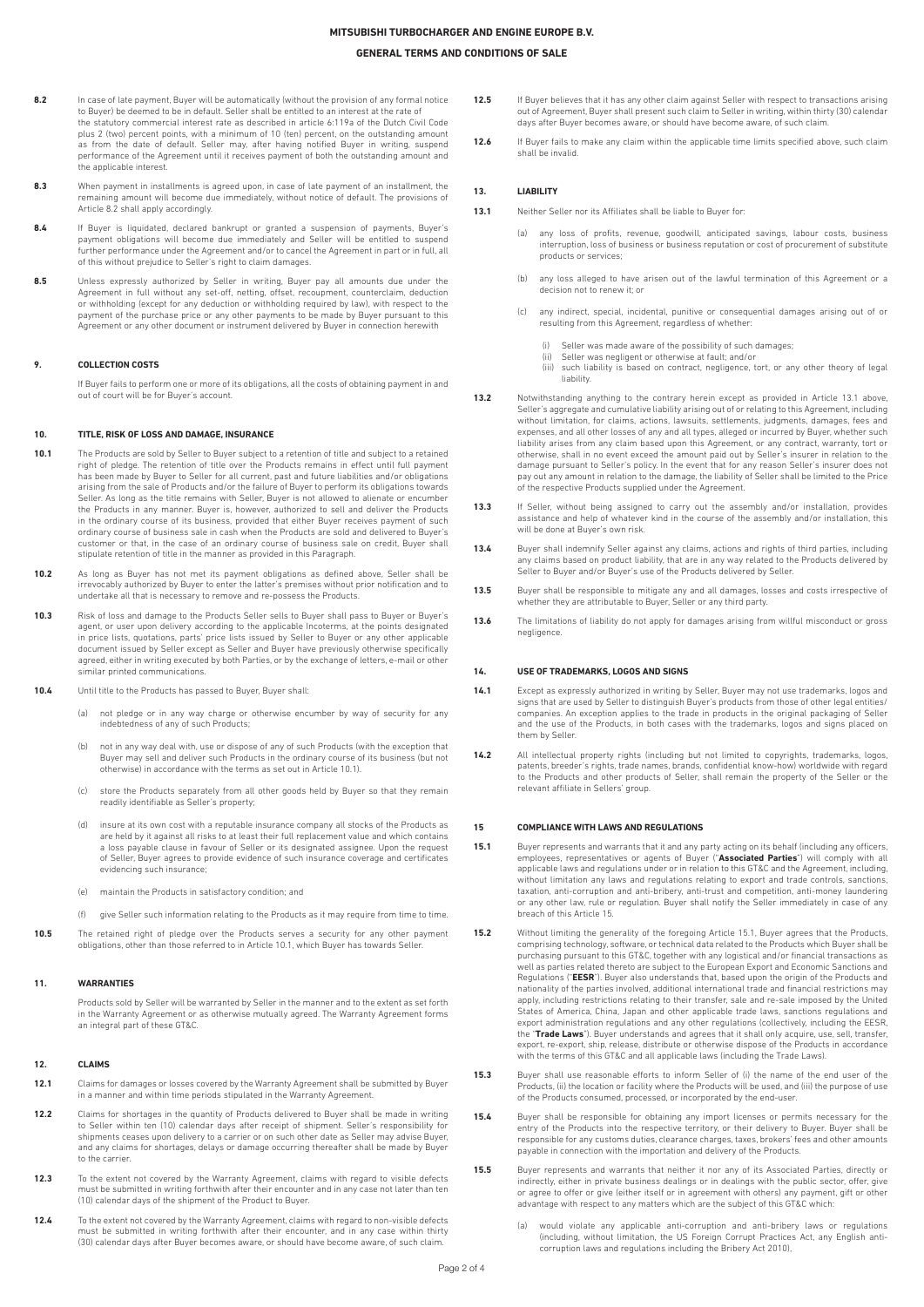# **GENERAL TERMS AND CONDITIONS OF SALE**

- is intended to, or does, influence any person to act or reward any person for acting in breach of an expectation of good faith, impartiality or trust, or which it would otherwise be improper for the recipient to accept,
- (c) is made to or for a public official with the intention of influencing them and obtaining or retaining an advantage in the conduct of business, or
- (d) a reasonable person would otherwise consider to be unethical, illegal or improper ("**Corrupt Act**").
- **15.6** Buyer further agrees and undertakes:
	- (a) not to seek, directly or indirectly, improperly or corruptly to influence or attempt to influence a public official, or an Associated Party of a customer or a potential customer to act to the advantage of either of Seller and Buyer or otherwise to perform their duties improperly; and
	- (b) not to use any payments made under this GT&C, directly or indirectly, for this purpose or otherwise for the purpose of or in connection with any Corrupt Act; and
	- (c) to notify Seller immediately if, at any time, it becomes aware that any of the representations set out in the Articles 15.5 and 15.6 are no longer correct.
- **15.7** Buyer warrants to Seller that it has informed Seller of all laws and regulations affecting the manufacture, sale, distribution, packaging and labelling of Products which are in force within the applicable territory or any part of it ("**Local Regulations**") at the date of the Agreement. Buyer shall give Seller as much advance notice as reasonably possible of any prospective changes in the Local Regulations.
- **15.8** Each Party shall comply fully with its obligations under the provisions of the relevant and applicable data protection laws, including to the extent applicable the General Data Protection Regulation 2016/679 and related national laws of relevant EU member states, ("**Data Protection Laws**") when processing personal data entrusted to it by the other Party ("**Protected Data**") in connection with the fulfilment of its obligations under this GT&C and the Agreement. Each Party acknowledges that it shall be treated as a controller under Data Protection Laws in respect of its processing of Protected Data. In this Article 15, the terms "controller", "data subject" "personal data", "personal data breach", "process", "processor" and "supervisory authority" shall have the meanings given to them under Data Protection Laws.
- **15.9** Without prejudice to the generality of Article 15.8, in particular, each Party shall:
	- (a) ensure that any of its staff who will have access to Protected Data will respect and maintain the confidentiality and security of such Protected Data;
	- (b) take all appropriate technical and organizational measures (having regard to the state of the art, the costs of implementation and the nature, scope, context and purposes of the processing as well as the risk of varying likelihood and severity for the risks and freedoms of data subjects) to protect Protected Data against unauthorized or unlawful processing, and against accidental loss, destruction or damage and against all other unlawful forms of processing of personal data, to ensure a level of security appropriate to the risk;
	- (c) not transfer any Protected Data outside the European Economic Area ("EEA") without a legal basis and an approved transfer mechanism in strict accordance with Data Protection Laws. Where Buyer is established in a country outside the EEA which, as on the effective date of the Agreement, is not considered to offer adequate protection for the purposes of Data Protection Laws, then the Parties agree that:
		- (i) on the effective date of the Agreement, they shall complete all relevant details in, and enter into, the Commission Decision C(2004)5721 SET II Standard contractual clauses for the transfer of personal data from the Community to third countries (controller to controller transfers) appended hereto as Exhibit A ("Personal Data Transfer Agreement");
		- in the case of any inconsistency or conflict between the terms of this GT&C and of the Personal Data Transfer Agreement, the provisions of the Personal Data Transfer Agreement shall prevail to the extent of the inconsistency or conflict; and
		- (iii) if at any time during the term of the Agreement the Personal Data Transfer Agreement is amended, replaced or repealed, or for any other reason cease to provide a lawful means for Seller to transfer personal data to Buyer outside the EEA, then the Parties undertake to take such steps as are necessary to ensure that any transfers of personal data outside the EEA, and the ongoing processing of such personal data by Buyer, continue to be lawful under Data Protection Laws; and
	- (d) immediately notify the other Party if it receives any legally binding request for disclosure of Protected Data by a law enforcement authority, supervisory authority, court or other competent authority (unless otherwise prohibited by Data Protection Laws or other applicable laws) or any complaint, notice or communication which relates directly indirectly to the processing of Protected Data under this GT&C and provide full cooperation and assistance in relation to any such disclosure request, complaint, notice or communication.
- **15.10** Buyer shall cooperate and provide Seller with such reasonable and timely assistance as Seller requires in relation to any complaints or requests made by data subjects or investigations or enquiries made by any supervisory authority or other competent authority relating to Seller's or Buyer's obligations under Data Protection Laws.
- **15.11** Seller may from time to time serve on Buyer an information notice requiring Buyer, within such time and in such form as is specified in the information notice, to give to Seller such information as Seller may reasonably require relating to compliance by Buyer with its obligations to (a) Seller under this GT&C in connection with the processing of Protected Data; and (b) data subjects in relation to their rights under Data Protection Laws, including rights to access, erasure and portability; and (c) adequately secure the Protected Data by implementing technical and organizational means in accordance with Article 15.9 (b) and monitoring compliance.
- 15.12 Buyer shall provide to Seller on request a copy of all Protected Data held by it pursuant to this GT&C, in the format and on the media reasonably specified by Seller.
- **15.13** Each Party shall indemnify the other Party for any breach of its obligations under Article 15 or Data Protection Laws which renders the other Party liable for any costs, claims, compensation, damages, expenses, administrative fines, penalties, sanctions, or other liabilities under or in connection with, or in consequence of, Data Protection Laws.
- **15.14** Buyer shall make all necessary personal data available to Seller after termination of the<br>Agreement in order for Seller to fulfil its obligations under this GT&C. Following termination of<br>the Agreement, Buyer will written request (which may include by email for this purpose), will ensure that all copies of Protected Data (including copies stored with third parties) will either be permanently and securely deleted or destroyed or securely returned to Seller in such form as Seller reasonably requests provided always that if Buyer is required by applicable laws to retain copies of any Protected Data following termination then Buyer shall promptly inform Seller of any such requirement and shall only retain such Protected Data for the minimum period required by applicable laws (and in compliance with its ongoing obligations under this Article 15 during such period) following which it shall securely delete or destroy such Protected Data and immediately confirm the same to Seller in writing.
- **15.15** Buyer shall, as soon as possible, but in any event within 48 hours of becoming aware, promptly notify Seller in writing of any actual or suspected unauthorized access or processing of Protected Data, of any Protected Data becoming damaged, corrupted or unusable, or of any other personal data breach, and such notice shall include such reasonable details as Seller may request.
- **15.16** Buyer hereby grants Seller the right, and warrants that it has all rights, permissions and consents required under Data Protection Laws to grant Seller the right, to
	- a) transfer Protected Data (whether obtained by Seller from Buyer, Buyer's Representative(s), Customers or otherwise) to Seller's Affiliates and to data processors engaged by Seller; and
	- b) publish (and for Seller's Affiliates to publish) Protected Data, including names and contact details of key Buyer employee(s) whom Buyer has previously designated as key Buyer contact(s), on websites, mailing lists, and other forms for the purposes of marketing and advertising the Products to (potential) Users of the Products,

in each case whether such processing takes place within or outside of the EEA provided always that Seller and Buyer shall ensure that all transfers of Protected Data outside the EEA are compliant with applicable Data Protection Laws and that the Personal Data Transfer Agreement or another approved transfer mechanism is used where required.

- **15.17** Buyer warrants to Seller that its disclosure of personal data to Seller is in compliance with Data Protection Laws and, in particular, that it has sufficiently informed the key Buyer employee(s) of the disclosure to Seller of their personal data. Buyer shall immediately inform Seller in case of any change in designation of key Buyer employees.
- **15.18** Where, under any laws and regulations, which are directly applicable to and mandatory for Seller, it would be illegal for Seller to perform its obligations under the GT&C, the Seller shall not be obliged to perform any of its obligations under the GT&C. Seller is then entitled to give notice in writing to Buyer to terminate the Agreement with immediate effect without becoming liable for damages against Buyer as a result thereof.
- **15.19** Buyer agrees that Seller may inspect Buyer's books and records and audit to the necessary extent where Seller has reasonable grounds to believe that any laws or regulations, which are directly applicable to and mandatory for Seller might have been violated by Buyer. Buyer will then also be obliged to provide Seller with all information necessary for Seller to determine whether an actual violation of these laws and regulations has taken place.

# **16. FORCE MAJEURE**

- **16.1** Either party shall be entitled to suspend performance of his obligations under the Agreement to the extent that such performance is impeded or made unreasonably onerous or impracticable by a Force Majeure Event.
- **16.2** "**Force Majeure Event**" shall mean any event beyond the reasonable control of Seller or Buyer, as the case may be, and which is unavoidable notwithstanding the reasonable care of the Party affected, and shall include, without limitation, the following:
	- (a) war, threat of or preparation for war, hostilities or warlike operations (whether a state of war be declared or not), invasion, armed conflict, imposition of sanctions, act of foreign enemy, civil war; or breaking off of diplomatic relations;
	- (b) rebellion, revolution, insurrection, mutiny, usurpation of civil or military government, conspiracy, riot, civil commotion, terrorist acts; or of terrorism;
	- (c) confiscation, nationalization, mobilization, commandeering or requisition by or under the order of any government or de jure or de facto authority or ruler or any other act or failure to act of any local state or national government authority;
	- (d) strike, sabotage, lock-out, embargo, import restriction, port congestion, lack of usual means of public transportation and communication, industrial dispute, shipwreck, shortage or restriction of power supply, epidemics (including SARS, swine flu and bird flu), quarantine, plague;
	- (e) acts of God, drought, earthquake, landslide, volcanic activity, fire, flood or inundation, tidal wave, typhoon or cyclone, hurricane, storm, sandstorm, lightning, or other inclement weather condition, nuclear and pressure waves, or other natural or physical disaster;
	- (f) nuclear, chemical or biological contamination or sonic boom;
	- (g) collapse of buildings, breakdown of plant or machinery, explosion or accident;
	- (h) shortage of labour, (including due to trade disputes, difficulty or increased expense in obtaining workers and industrial action), materials or utilities were caused by circumstances that are themselves Force Majeure Events; and/or
	- (i) any order or recommendation from the government in question that the nationals should avoid travel to the country of the site or that the nationals should be repatriated from the country of the site.
- 16.3 Provided it has complied with its obligations pursuant to Article 16.4 below, if a Party is prevented, hindered or delayed in or from performing any of its obligations under this Agreement by a Force Majeure Event ("**Affected Party**"), the Affected Party shall not be in breach of these GT&C and the Agreement or otherwise liable for any such failure or delay in the performance of such obligations. The time for performance of such obligations shall be extended accordingly.